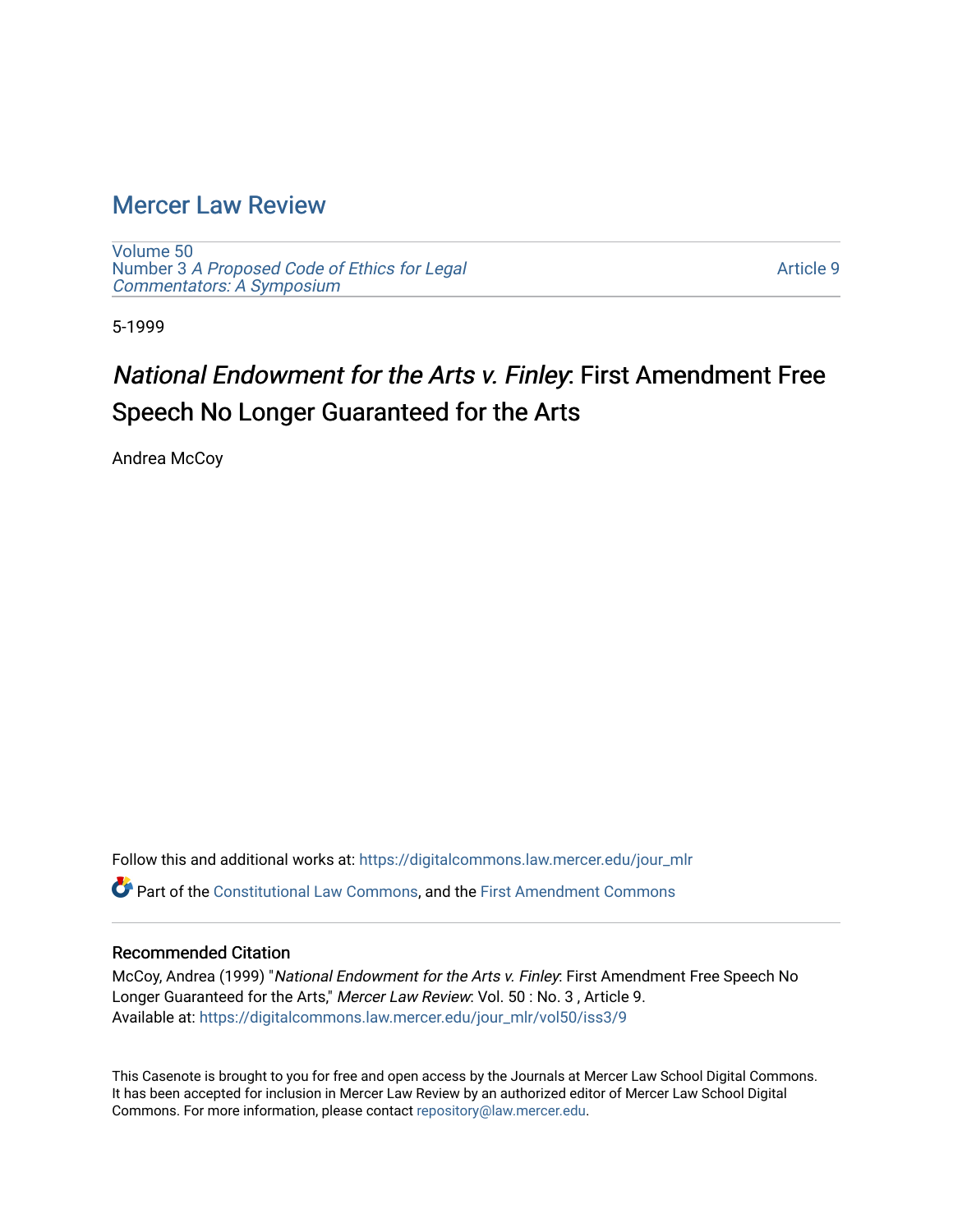## *National Endowment for the Arts v. Finley:* **First Amendment Free Speech No Longer Guaranteed for the Arts**

In *National Endowment for the Arts v. Finley*,<sup>1</sup> the United States Supreme Court confronted the decency and respect criteria of the **1990** Amendment ("Amendment") to the National Foundation on the Arts and<br>Humanities Act of 1965.<sup>2</sup> At issue was whether the Amendment At issue was whether the Amendment violated the First and Fifth Amendments of the United States Constitution **by** impermissibly discriminating based on viewpoint and being void for vagueness.3 The Supreme Court upheld the Amendment as facially valid.<sup>4</sup>

#### I. FACTUAL BACKGROUND

Congress created the National Endowment for the Arts ("NEA") in 1965 as part of the National Foundation on the Arts and Humanities.<sup>5</sup> Since its inception, the **NEA** has awarded over three billion dollars in grants with very few formal complaints "about misapplied funds or abuse of the public's trust."6 The Amendment at issue, passed in 1990, is the result of congressional outrage over two works funded by the NEA: an exhibit by Robert Mapplethorpe including "homoerotic photographs" and a piece by Andres Serrano depicting the "crucifix immersed in urine."7 The Amendment directs the **NEA** to consider "general standards of decency and respect for the diverse beliefs and values of the American public" in awarding grants.<sup>8</sup> In response to the Amendment, the **NEA** adopted a resolution to ensure diverse membership of panels conducting the initial review of grant applications.<sup>9</sup>

- 2. 20 U.S.C. § 953 et seq. (1994).
- 3. *Finley,* 118 S. Ct. at 2171-72.
- *4. Id.* at 2179.
- 5. Finley v. NEA, 795 F. Supp. 1457, 1460 (C.D. Cal. 1992).
- *6. Finley,* 118 S. Ct. at 2172.
- 7. *Id.*
- 8. 20 U.S.C. § 954(d)(1).
- 9. *Finley,* 118 S. Ct. at 2173.

<sup>1. 118</sup> **S.** Ct. 2168 (1998).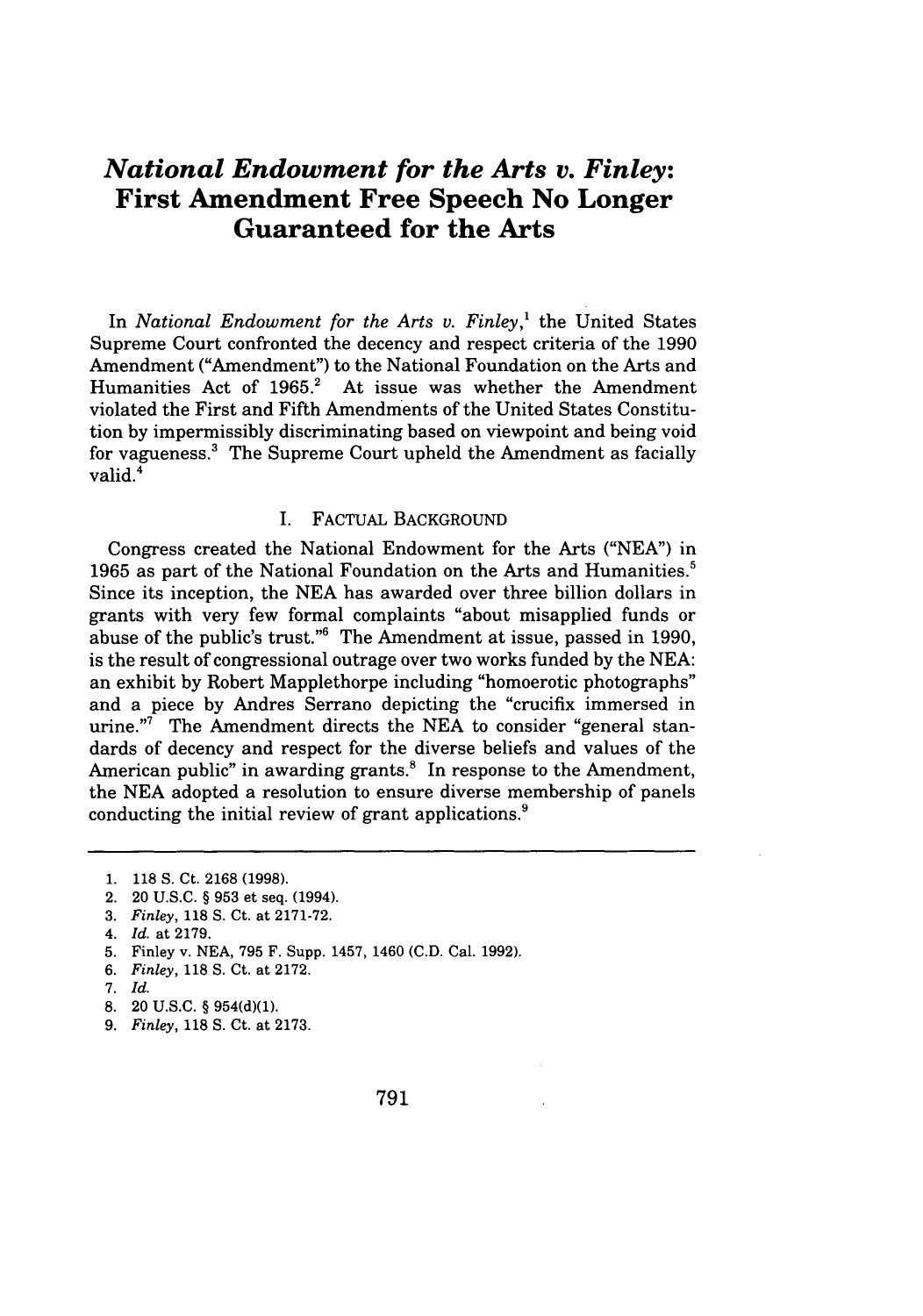Prior to the Amendment's enactment, plaintiffs, individual performance artists, sought funding by the NEA.<sup>10</sup> Although initially approved by a panel, their applications were subsequently denied by the National Council on the Arts.<sup>11</sup> Plaintiffs then filed a complaint alleging violations of their First Amendment rights, $^{12}$  as well as violations of the National Foundation on the Arts and Humanities  $Act^{13}$ and of the Privacy Act.<sup>14</sup> After the 1990 Amendment was enacted, plaintiffs amended their complaints.<sup>15</sup> Joined by the National Association of Artists' Organization, plaintiffs claimed that the Amendment violated their First and Fifth Amendment rights of free speech and due process, respectively.<sup>16</sup> Stating that the complaint indicated that Stating that the complaint indicated that plaintiffs' applications were denied based on the content of plaintiffs' past performances, the district court denied the NEA's motions for judgment on the pleadings<sup>17</sup> and for summary judgment on the constitutional violations of the Amendment.<sup>18</sup> The court stated that the Amendment violated the Fifth Amendment due process requirement because it "fail[edl adequately to notify applicants of what is required of them or to circumscribe NEA discretion."<sup>19</sup> Likewise, it violated the First Amendment's guarantee of free speech by "sweep[ing] within its ambit [protected] speech" and expression.<sup>26</sup>

Dismissing the NEA's contention that the decency and respect criteria were not vague because the NEA was not required to add them to its standards for judging grant applications<sup>21</sup> and because its requiring diverse panels ensured adherence to the criteria, $22$  the court of appeals affirmed the district court. The court held that the NEA's interpretation

- 17. *Id.* at 1464.
- 18. *Id.* at 1476.
- 19. *Id.* at 1472.
- 20. *Id.* at 1476.

22. *Id.* The **NEA** contended that the diverse panels, "reflect[ing] a wide range. of backgrounds and points of view," would necessarily reflect general standards of decency and respect for the various views and beliefs of the American public. *Id.*

<sup>10.</sup> *Finley,* 795 F. Supp. at 1462-63.

<sup>11.</sup> *Id.*

<sup>12.</sup> *Id.* Plaintiffs claimed that their applications were denied for political reasons and that the NEA failed to follow First Amendment procedural safeguards. *Id.*

<sup>13.</sup> *Id.*

<sup>14.</sup> *Id.* (citing 5 U.S.C. § 552A (1994 & Supp. 1996)).

**<sup>15.</sup>** *Id.*

<sup>16.</sup> *Id.*

<sup>21.</sup> Finley v. NEA, 100 **F.3d** 671, 676-77 (9th Cir. 1996). The NEA interpreted the Amendment's language of "taking into consideration" as authorizing, not mandating, consideration of the criteria. *Id.* at 676.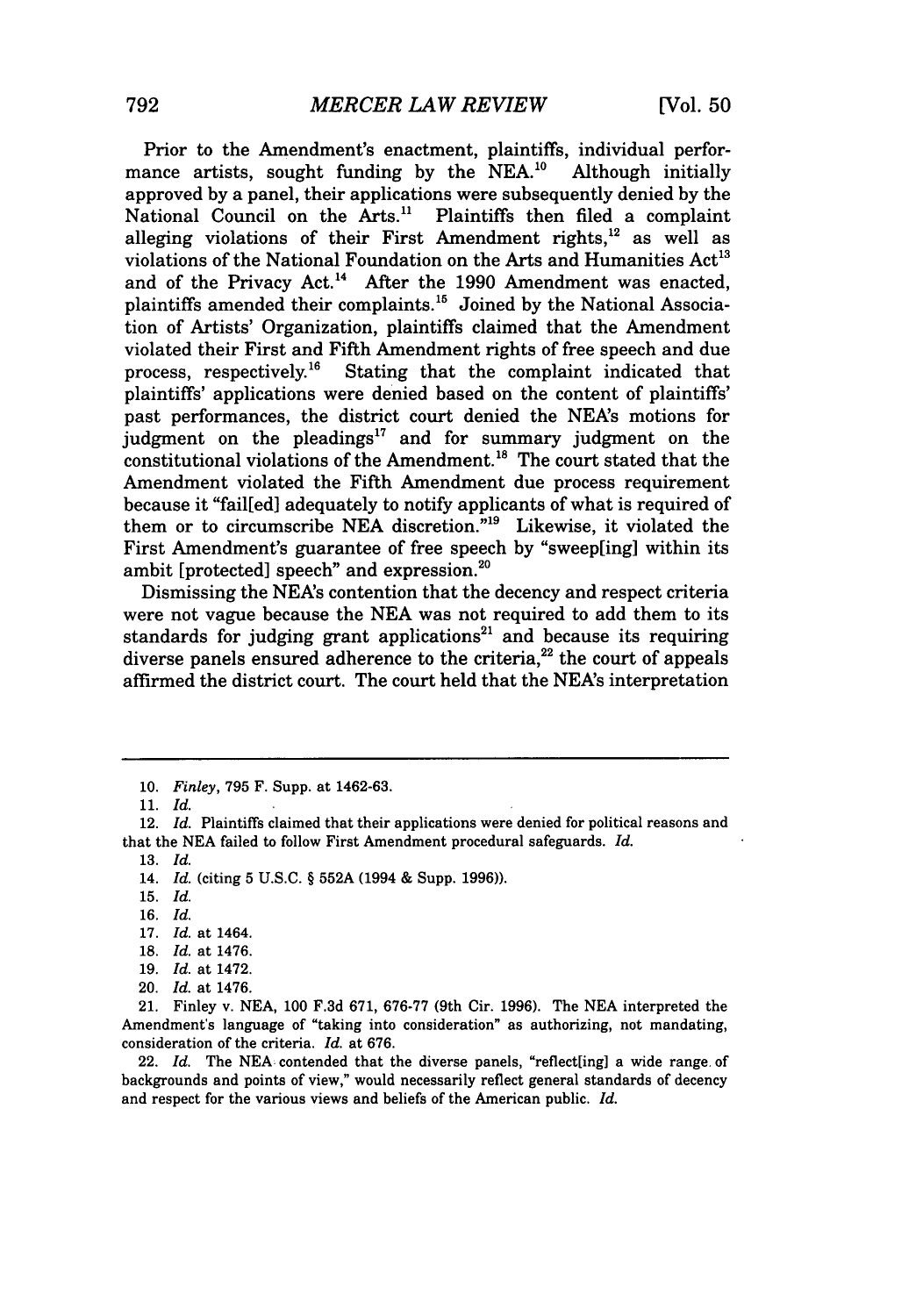was implausible based on the language of the statute, $23$  its legislative history, $24$  and canons of statutory construction. 25 Likewise, the court rejected the NEA's assertion that the criteria did not violate free speech because "the government may restrict the content of speech it funds"<sup>26</sup> and held that the criteria constituted viewpoint discrimination and that the government could not discriminate based on viewpoint even when it funds speech. $27$ 

In a dissenting opinion, Judge Kleinfeld distinguished between the government's awarding a prize and its giving an entitlement.<sup>28</sup> In the former instance, the government "necessarily" discriminates by content and viewpoint.<sup>29</sup> Thus, because an NEA grant is like a prize to its recipient, $30$  the government can discriminate based on viewpoint or content.<sup>31</sup> On appeal, the Supreme Court upheld the decency and respect criteria on the ground that they were neither unconstitutionally discriminatory based on viewpoint nor unconstitutionally vague.<sup>32</sup>

#### II. LEGAL BACKGROUND

A fundamental principle of First Amendment jurisprudence is that the government may not preclude speech "simply because society finds the [speech] ... offensive or disagreeable."<sup>33</sup> The Supreme Court has repeatedly stated that the regulation of speech based on content or viewpoint is subject to strict scrutiny, $34$  which renders the regulations unconstitutional in most cases. Although Congress has the power to regulate speech "on the basis of a noncontent element" like noise, and even on a content element like obscenity, it does not have the power to "proscribe [speech] on the basis of *other* content elements."3 " Furthermore, content-based discrimination may be constitutional if the class of

- 27. *Id.* at 682.
- 28. *Id.* at 684 (Kleinfeld, J., dissenting).
- 29. *Id.* at 687.
- 30. *Id.* at 685.
- 31. *Id.* at 687.
- 32. *Finley,* 118 S. Ct. at 2179.
- 33. Texas v. Johnson, 491 U.S. **397,** 414 **(1989).**

34. *See, e.g.,* FCC v. League of Women Voters, 468 U.S. 364, 380 (1984); Sable Communications v. FCC, 492 U.S. 115, 126 (1989).

35. R.A.V. v. City of St. Paul, 505 U.S. 377, 386 (1992).

<sup>23.</sup> *Id.* at 676. The statute reads that "the Chairperson *shall* ensure that.. . **."** *Id.* (emphasis added).

<sup>24.</sup> *Id.* at 677. The amendment was a response to NEA funding for two controversial works of art, evidencing congressional intent that the criteria should apply. *Id.*

<sup>25.</sup> *Id.* at 676. NEA's reading renders section 959(c), which requires diverse panels, superfluous. *Id.*

<sup>26.</sup> *Id.* at 681.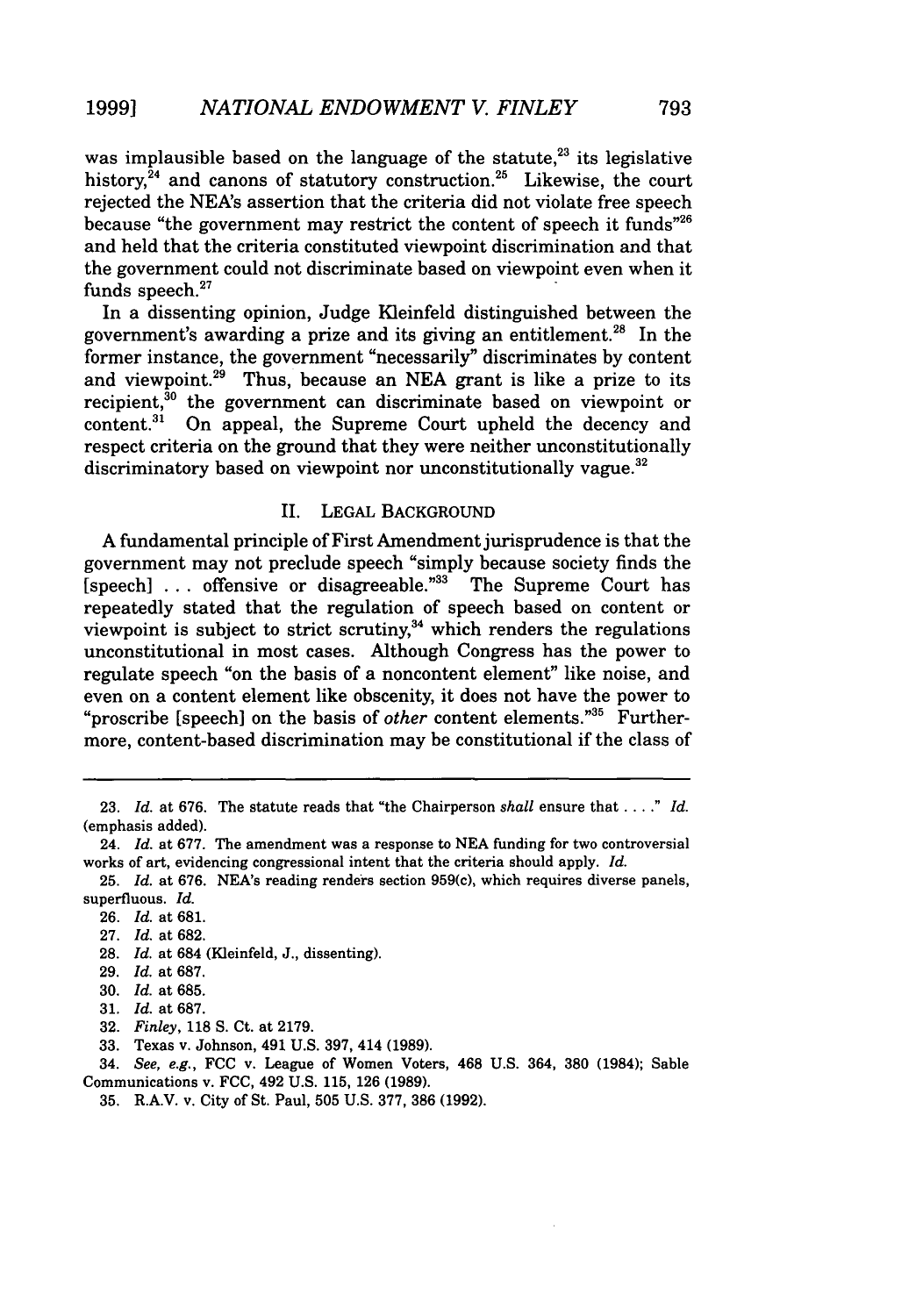speech being discriminated against is a proscribable one and if the discrimination is based solely on the "very reason the entire class of speech at issue is proscribable."<sup>36</sup> For example, the government may prohibit only obscenity involving "the most lascivious displays of sexual activity," but may not prohibit only obscenity containing "offensive political messages."37

In *R.A.V. v. City of St. Paul*,<sup>38</sup> the Court struck a city ordinance that criminalized the placing of a burning cross on public or private property "which one knows or has reasonable grounds to know arouses anger, alarm or resentment in others on the basis of race, color, creed, religion or gender."39 Bound by the Minnesota Supreme Court's interpretation of the ordinance,<sup>40</sup> the Court nevertheless found that the statute constituted viewpoint discrimination.<sup>41</sup> The Court stated that the ordinance violated the First Amendment by allowing abusive expression "no matter how vicious or severe"<sup>42</sup> as long as the expression did not contain references "to one of the specified disfavored topics."43 Stating that "majority preferences must be expressed in some fashion other than silencing speech on the basis of its content," the Court discounted the City's assertion that the ordinance was the only way it could let minorities know that "group hatred" was "not condoned by the majori $ty.$   $\frac{144}{15}$ 

Likewise, the Court rejected the City's argument that the ordinance fell within the "secondary effects" exception to First Amendment prohibitions of content-based discrimination found in *Renton v. Playtime Theatres, Inc.*<sup>45</sup> The City argued that the ordinance sought to protect minorities from "victimization" due to their minority status.46 The Court, however, stated that "[]isteners' reactions to speech are not the type of 'secondary effects' we referred to in *Renton."4'* The City further

46. *Id.*

<sup>36.</sup> *Id.* at 388.

<sup>37.</sup> *Id.*

**<sup>38.</sup>** 505 U.S. 377 (1992).

<sup>39.</sup> *Id.* at 380 (quoting ST. PAUL, MINN. CODE § 292.02 (1990)).

<sup>40.</sup> *Id.* at 381. The Minnesota court had held the phrase "arouses anger, alarm or resentment" was limited to conduct amounting to "fighting words" within the meaning of *Chaplinsky v. New Hampshire,* 315 U.S. 568 (1942). 505 U.S. at 380-81.

<sup>41.</sup> *Id.* at 391.

<sup>42.</sup> *Id.*

<sup>43.</sup> *Id.*

<sup>44.</sup> *Id.* at 392 (citing Brief for Respondents at 25, *R.A.F.* (No. 90-7675)).

<sup>45.</sup> *Id.* at 394 (citing *Renton,* 475 U.S. 41 (1986)) (applying a "content-neutral" time, place, and manner analysis to uphold a zoning ordinance restricting the placement of adult theatres near schools, churches, and residential areas).

<sup>47.</sup> *Id.* (quoting Boos v. Barry, 485 U.S. 312 (1988)).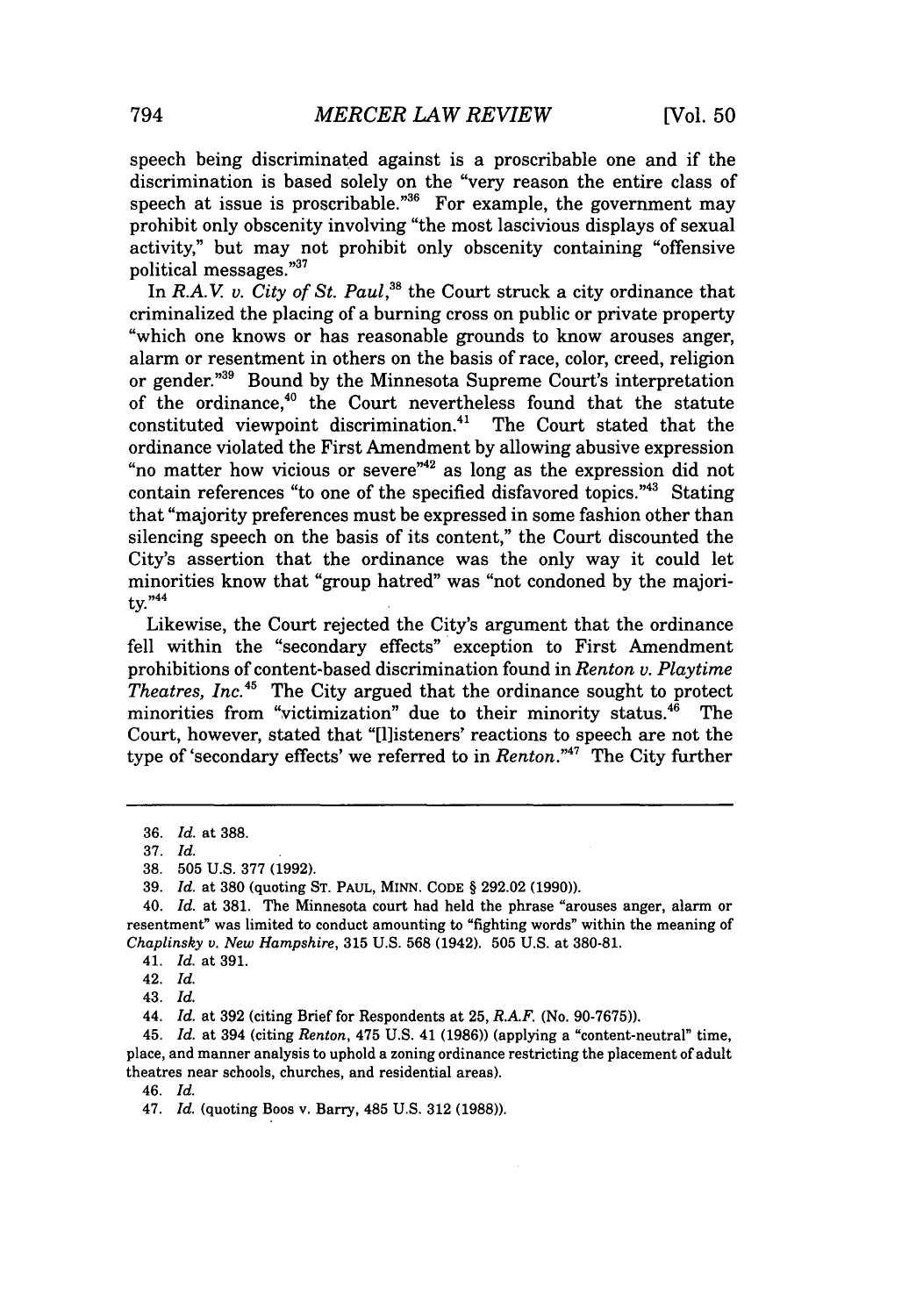contended that, even if the ordinance was content-based discriminatory, it was nevertheless constitutional because it was narrowly tailored to serve the compelling state interest of protecting the rights of groups that had been historically subject to discrimination.<sup>48</sup> The Court held that the ordinance was not necessary to fulfill the City's purported interest because there were neutral alternatives that would satisfy that interest.<sup>49</sup>

Stating that the distinction between content and viewpoint discrimination is imprecise, the Court in *Rosenberger v. Rector and Visitors of the University of Virginia5'* rejected the University's argument that its refusal to pay publication costs for a student journal with religious overtones constituted content, not viewpoint, discrimination and, thus, was not "presumptively unconstitutional."<sup>51</sup> Instead, analogizing to *Lamb's Chapel v. Center Moriches Union Free School District,52* the Court found that the University's policy constituted viewpoint discrimination.53 The Court discounted the University's attempt to distinguish between the funds it denied and the access to facilities denied in *Lamb's Chapel* on the ground that "the State must have substantial discretion in determining how to allocate scarce resources to accomplish its educational mission."54 The Court noted a distinction between the government as speaker and the government as facilitator.<sup>55</sup> On one hand, the government acts as speaker either by actually speaking or by providing funds to private entities to relay the government's message, both of which allow the government to "make content-based choices" and to "say what it wishes."<sup>56</sup> On the other hand, the government acts as facilitator by "expend[ing] funds to encourage a diversity of views from private speakers," which does not allow the government to discriminate based on viewpoint.57 Arguing that while "money is scarce[,] **...** physical facilities are not,"<sup>58</sup> the University sought a further distinction from *Lamb's Chapel.* The Court, however, rejected that argument on the

<sup>48.</sup> *Id.* at 395.

<sup>49.</sup> *Id.* One possible alternative given by the Court was an ordinance banning all fighting words without limiting them to certain topics. *Id.* at 396.

<sup>50. 515</sup> U.S. 819 (1995).

<sup>51.</sup> *Id.* at 830-31.

<sup>52. 508</sup> U.S. 384 (1993) (holding unconstitutional a school district's denial of a church's request to show on school property a video on family issues).

<sup>53.</sup> *Rosenberger,* 515 U.S. at 830-31.

<sup>54.</sup> *Id.* at 832.

<sup>55.</sup> *Id.* at 833.

<sup>56.</sup> *Id.*

<sup>57.</sup> *Id.* at 834 (citing *Regan,* 461 U.S. 540 (1983)).

<sup>58.</sup> *Id.* at 835.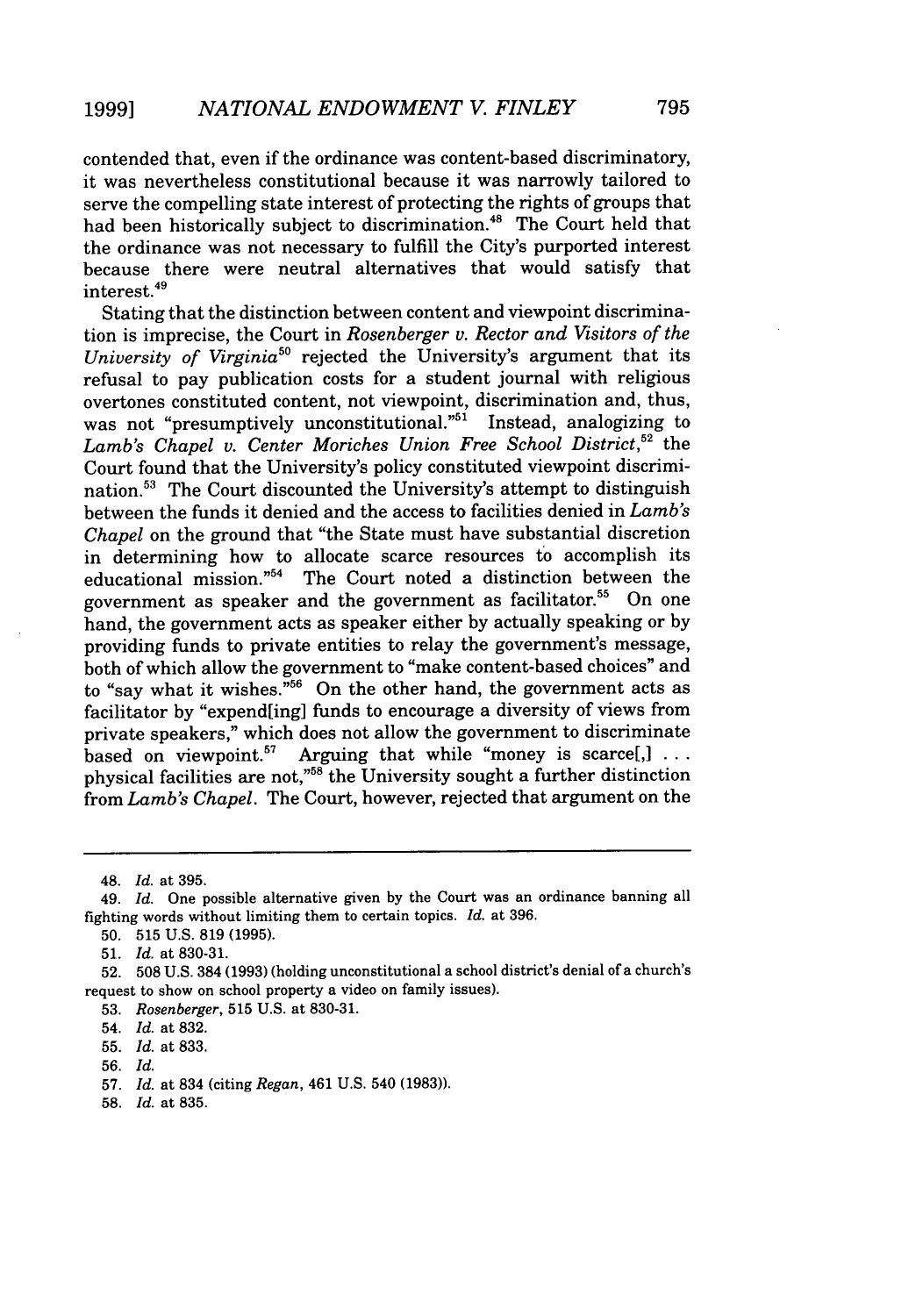ground that scarcity requires the state to allocate resources on "some acceptable neutral principle," but does not allow the state "to exercise viewpoint discrimination that is otherwise impermissible."<sup>59</sup> The Court also noted two dangers to First Amendment principles that the University's policy represented: (1) a danger to liberty by allowing the state to read journals to ascertain their ideas and then to classify the journals based on those ideas and  $(2)$  a danger to speech by "chilling... individual thought and expression. $^{60}$  In a final attempt to save its policy, the University argued that it was prohibited by the First Amendment's Establishment Clause to fund religious journals.<sup>61</sup> Stating that the Establishment Clause does not require "the University to deny eligibility to student publications because of their viewpoint," $62$ the Court dismissed that argument with a wave of its proverbial hand.

The Supreme Court has attempted to draw a line between regulation of indecent and obscene speech. Although the Court has stated that obscenity is not protected by the First Amendment,<sup>63</sup> it has not been as precise with regard to indecent speech.

In *FCC v. Pacifica*,<sup>64</sup> the Court upheld an FCC order that declared "indecent" a broadcast of an afternoon monologue by George Carlin containing numerous references to excretory or sexual activities or organs.<sup>65</sup> The Court readily discounted Pacifica's definition of "indecent" as requiring a prurient appeal, stating that it was supported by neither the language nor the history of 18 U.S.C.  $\S 1464^{66}$  or by precedent.<sup>67</sup> The Court likewise dismissed Pacifica's argument that the order unconstitutionally encompassed too much protected speech by pointing out that the FCC had restricted its holding to the facts of the case before it.<sup>68</sup> Pacifica next contended that nonobscene speech may not be constitutionally prohibited from radio broadcast.<sup>69</sup> The Court noted that simply because "society may find speech offensive is not a sufficient reason for suppressing it"<sup>70</sup> and that "[s]ome uses of even the

**59.** *Id.*

69. Id.

70. *Id.* at 745.

<sup>60.</sup> Id.

<sup>61.</sup> *Id.* at 837.

<sup>62.</sup> *Id.* at 845.

<sup>63.</sup> Roth v. United States, 354 U.S. 476, 485 (1957).

<sup>64. 438</sup> U.S. 726 (1978).

<sup>65.</sup> *Id.* at 750-51.

<sup>66. 18</sup> U.S.C. § 1464 (1994) (provides for a fine, imprisonment, or both for anyone who "utters any obscene, indecent, or profane language by means of radio communication").

<sup>67.</sup> *Pacifica,* 438 U.S. at 741.

<sup>68.</sup> *Id.* at 742.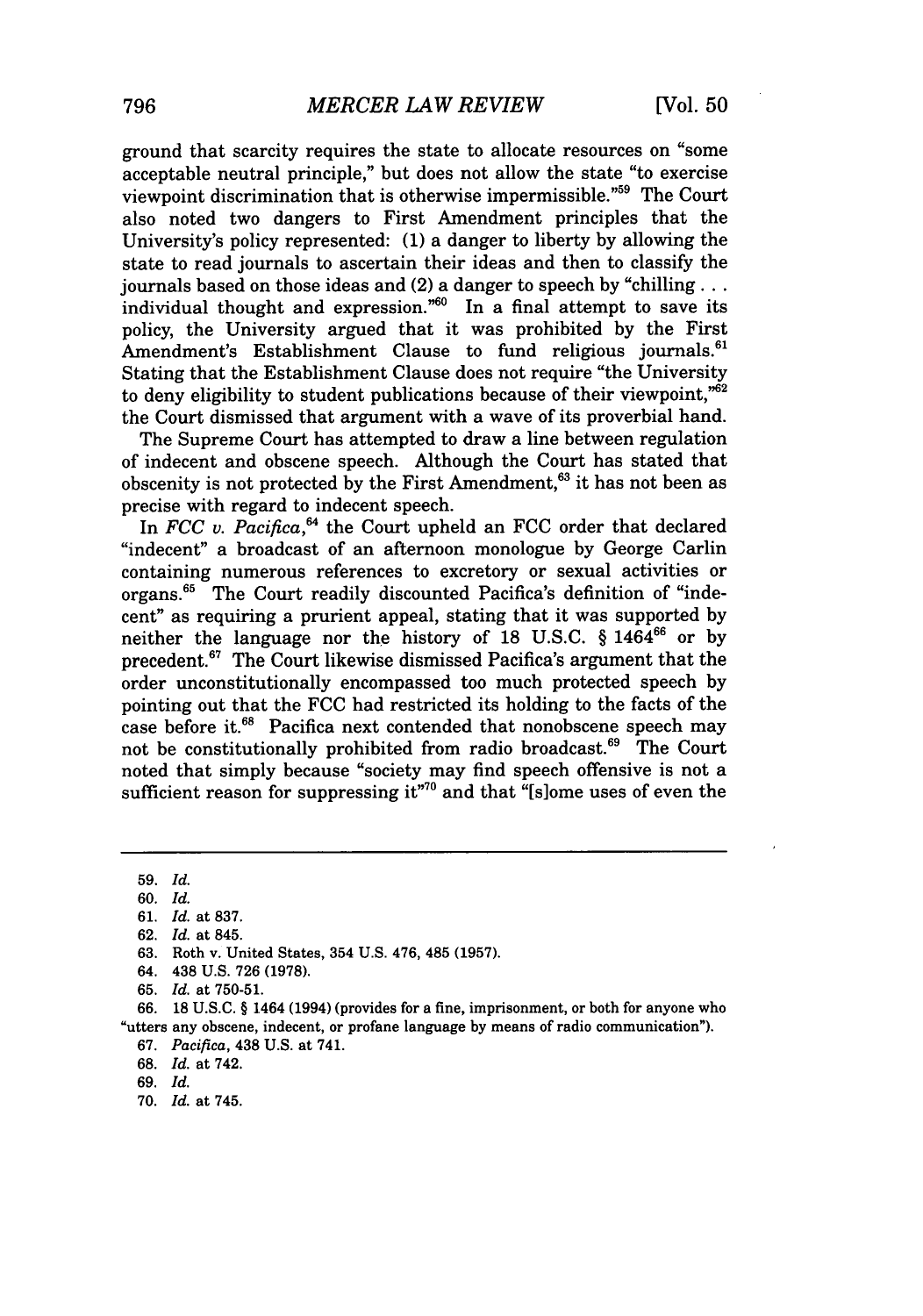most offensive words are unquestionably protected."<sup>71</sup> However, the Court further stated that those type of words enjoy less protection in a radio broadcast than they would in other contexts.<sup>72</sup> Two reasons cited by the Court for this lowered protection were the "uniquely pervasive presence" of broadcast in the lives of Americans<sup>73</sup> and the unique  $\alpha$  accessibility of broadcasting to children.<sup>74</sup> In closing, the Court noted the narrowness of its holding, focusing on the content of the broadcast and the time of day in which it aired.<sup>75</sup>

Upholding the proscription of obscene interstate phone communications by the Communications Commission Authorization Act of 1983,<sup>76</sup> the Court in *Sable Communications of California, Inc. v.*  $FCC^{77}$  stated the recurring principle that "the protection of the First Amendment does not extend to obscene speech. $n^{78}$  In holding unconstitutional the statute's prohibition of indecent phone calls, the Court distinguished *Pacifica* for the following reasons: *Pacifica* did not involve a complete ban on indecent broadcasts, but sought to restrict those broadcasts "to times of day when children most likely would not be exposed to [them]";79 the court in *Pacifica* relied on the uniqueness of broadcasting in its decision;<sup>80</sup> and the holding in *Pacifica* was restricted to the facts of that case.<sup>81</sup> The Government asserted that anything less than a complete ban on indecent phone communications would not protect children from the messages contained in them.<sup>82</sup> The Court dismissed that assertion on the ground that there was insufficient evidence to show that the Government could not use other, less restrictive means to meet its compelling interest.83

The Court in *Reno v. ACLU*<sup>84</sup> held unconstitutional section 223(a)(1)-(B) of the Communications Decency Act ("CDA") of 1996,<sup>85</sup> which

84. **117 S.** Ct. **2329 (1997).**

<sup>71.</sup> *Id.* at 746.

<sup>72.</sup> *Id.* at 748.

<sup>73.</sup> *Id.*

<sup>74.</sup> *Id.* at 749.

<sup>75.</sup> *Id.* at 750. The Court noted the time of day of the broadcast, the composition of the audience, and the difference between radio and other media when narrowing its holding. *Id.*

<sup>76. 47</sup> U.S.C. § 223(b)(1)(A) (1994).

<sup>77. 492</sup> U.S. 115 (1989).

<sup>78.</sup> *Id.* at 124.

<sup>79.</sup> *Id.* at 127 (quoting *Pacifica,* 438 U.S. at **733).**

**<sup>80.</sup>** *Id.*

<sup>81.</sup> *Id.* at 128.

**<sup>82.</sup>** *Id.*

**<sup>83.</sup>** *Id.* at **128-29.**

**<sup>85.</sup>** 47 **U.S.C.** § 223(a) (Supp. **1997).**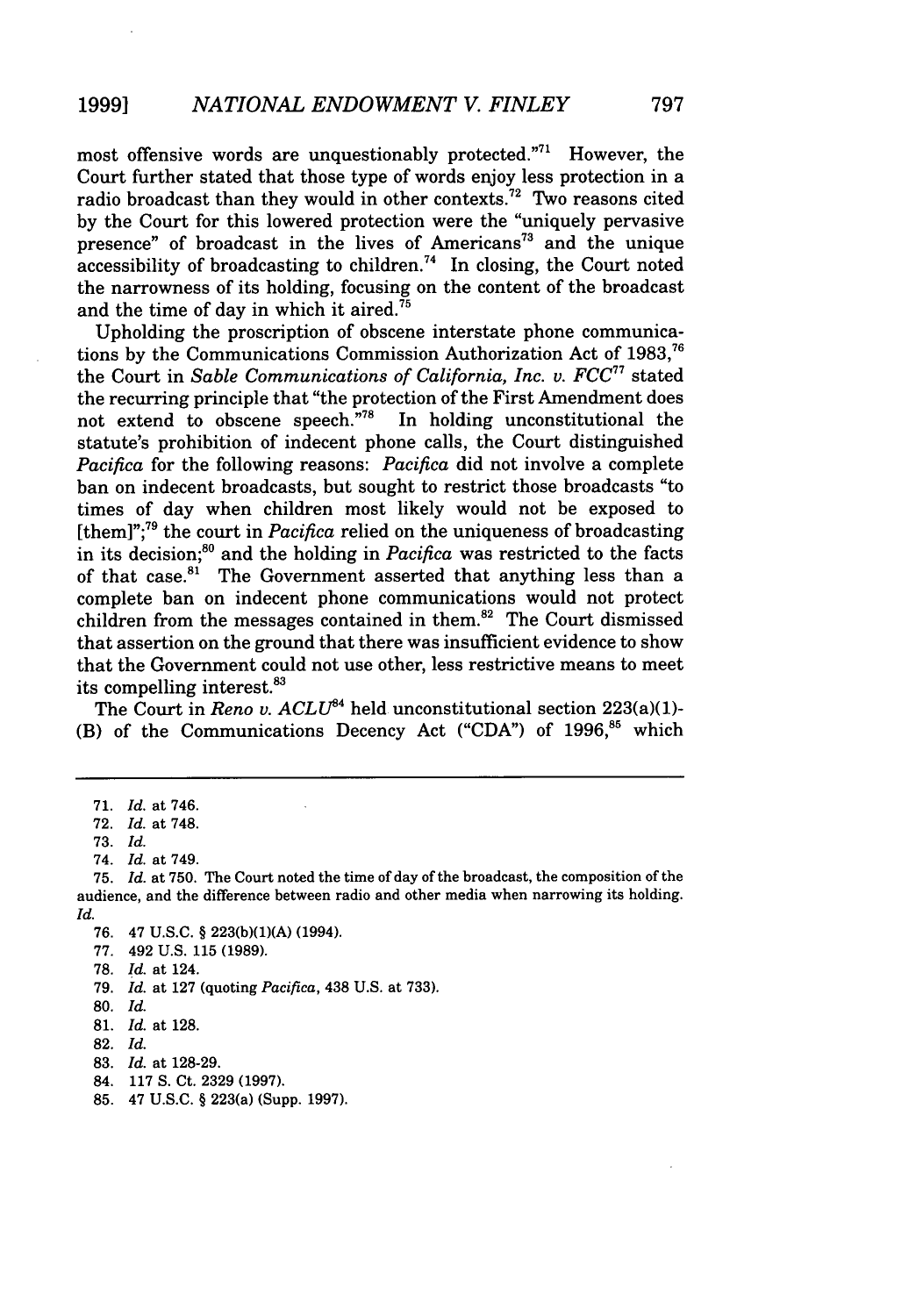criminalized the communication of indecent material via the Internet.<sup>86</sup> The Court distinguished the CDA from the statute at issue in *Ginsberg v. New York,87* which upheld a conviction for violation of a New York statute prohibiting the sale to minors of materials that are obscene, on the ground that the effects of the statute in *Ginsberg* were much narrower than those of the CDA.<sup>88</sup> Likewise, the Court distinguished the CDA from the FCC's order in *Pacifica* on three grounds: the order in *Pacifica* targeted a specific broadcast, 89 did not impose criminal sanctions.<sup>90</sup> and dealt with a medium that had not received much First Amendment protection.<sup>91</sup> The Court also found a distinction between the CDA and the zoning ordinance in *Renton* on the ground that the ordinance in *Renton* dealt with the "secondary effects" of content.<sup>92</sup>

Noting especial concern about the vagueness of the CDA because it was a content-based criminal statute, the Court disregarded the Government's assertion that the CDA was no more vague than the obscenity standard promulgated by the Court in *Miller v. California,93* which created a three-part test for obscenity in response to a conviction under a California statute that made knowing distribution of obscene material a misdemeanor. Furthermore, the Court held that the CDA unreasonably burdened adult communication in an effort to protect minors from indecent material.<sup>94</sup> The Court also discussed the unprecedented breadth of the CDA's coverage of communication, which was not limited to commercial speech or entities, and the Government's failure to explain why a less restrictive prohibition would be ineffective.<sup>95</sup> The Government's attempts to limit the overbreadth of the CDA were quickly dismissed by the Court.<sup>96</sup> First, the Court found that the Government's argument that the prohibited speech could be communicated on the Worldwide Web because there were "ample 'alternative channels"' for persons to engage in the restricted speech was irrelevant because a "time, place, and manner analysis is ... inapplicable" when speech is regulated based on content.<sup>97</sup> Second, it reasoned that the Govern-

<sup>86.</sup> *Reno,* **117** S. Ct. at 2351. 87. 390 U.S. 629 (1968). **88.** *Reno,* 117 S. Ct. at 2341. 89. *Id.* at 2342. 90. *Id.* 91. *Id.* 92. *Id.* 93. *Id.* at 2345 (citing Miller v. California, 413 U.S. 15 (1973)). 94. *Id.* at 2346. 95. *Id.* at 2347-48. 96. *Id.* at 2348. 97. *Id.*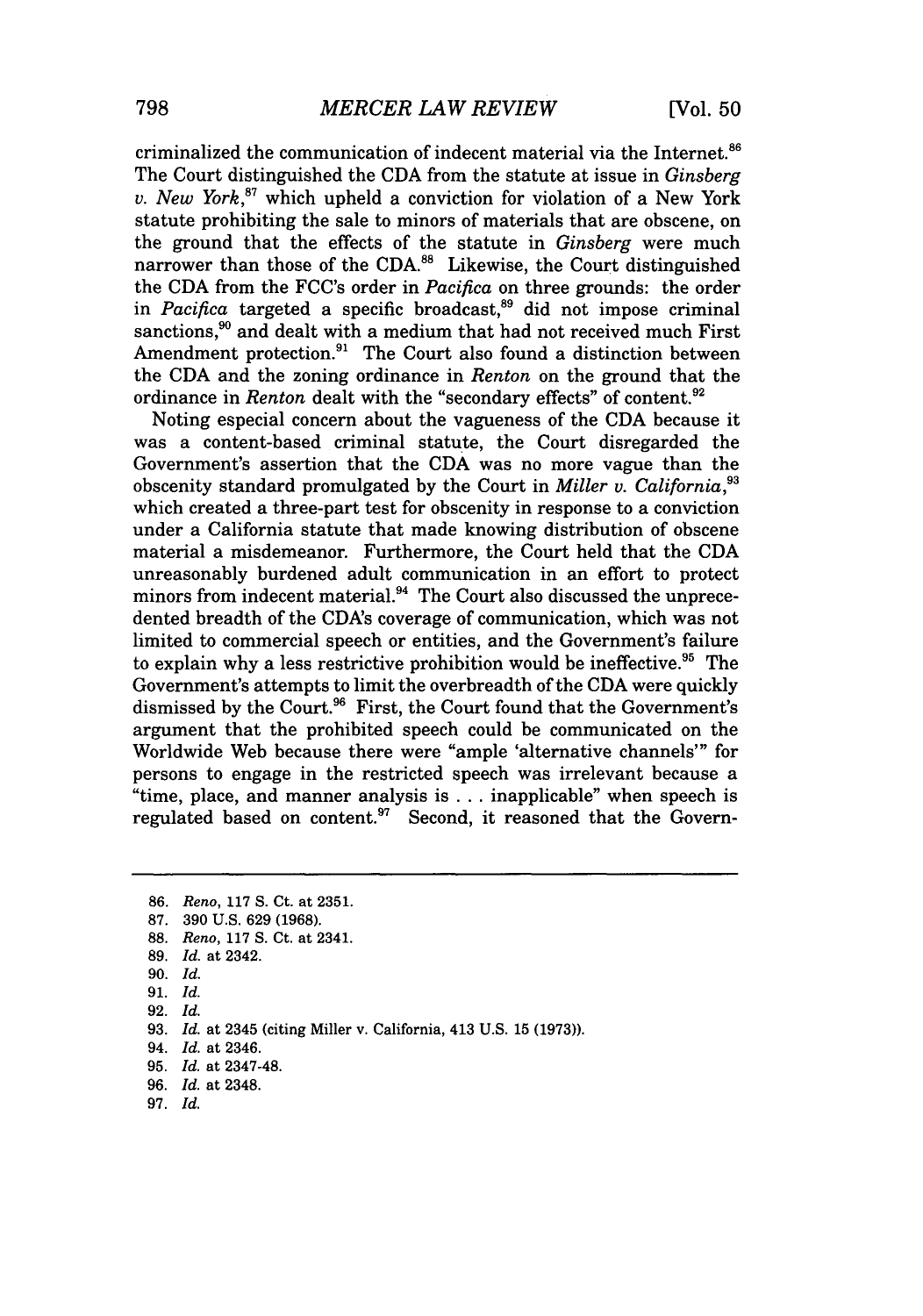ment's argument that the statute's knowledge requirements limit the statute's application was "untenable."<sup>98</sup> Third, it found the Government's argument that "scientific, educational, or other redeeming material" would escape the "indecent" and "patently offensive" prohibitions of the CDA lacked support.<sup>99</sup> The Court severed the unconstitutional proscription on "indecent" transmissions, retaining the portion prohibiting "obscene" transmissions.<sup>100</sup>

In addition to the distinction between indecent and obscene speech, the Court has likewise tried to create a distinction between the government as subsidizer and the government as regulator. When the government subsidizes a program and chooses to exclude from its subsidy certain ideas or viewpoints, it does not thereby discriminate based on viewpoint.<sup>101</sup>

In *Regan v. Taxation with Representation of Washington*,<sup>102</sup> a unanimous Court upheld Internal Revenue Code section  $501(c)(3)$ ,  $^{103}$ which does not allow tax exemptions to organizations that engage in a substantial amount of lobbying.<sup>104</sup> The Court began its analysis by noting that "tax exemptions and tax deductibility are forms of subsidlies]." $105$  A nonprofit corporation that was denied tax-exempt status under section  $501(c)(3)$  argued that denying tax-exempt status to an organization that exercised its constitutional right was unconstitutional under *Speiser v. Randall."°6* The corporation also argued that the prohibition on lobbying by section  $501(c)(3)$  organizations violated the Equal Protection Clause of the Fifth Amendment because veterans' organizations could receive tax-exempt status under section 501(c)(19) and were allowed to engage in substantial lobbying activities. $107$ Addressing the first argument, the Court held that Congress had not infringed on any First Amendment rights, but, rather, had simply

- 100. *Id.* at 2351.
- 101. Rust v. Sullivan, 500 U.S. 173, 193 (1991).
- 102. 461 U.S. 540 (1983).
- 103. 26 U.S.C. § 501(c)(3) (1994).
- 104. *Regan,* 461 U.S. at 551.

105. *Id.* at 544. "A tax exemption has much the same effect as a cash grant to the organization of the amount of tax it would have to pay on its income. Deductible contributions are similar to cash grants of the amount of a portion of the individual's contributions." *Id.*

106. *Id.* at 545 (citing Speiser v. Randall, 357 U.S. 513 (1958) (striking California's requirement of a loyalty oath to receive an abatement of property tax for veterans)).

107. *Id.* at 546-47.

<sup>98.</sup> *Id.* at 2349.

<sup>99.</sup> *Id.*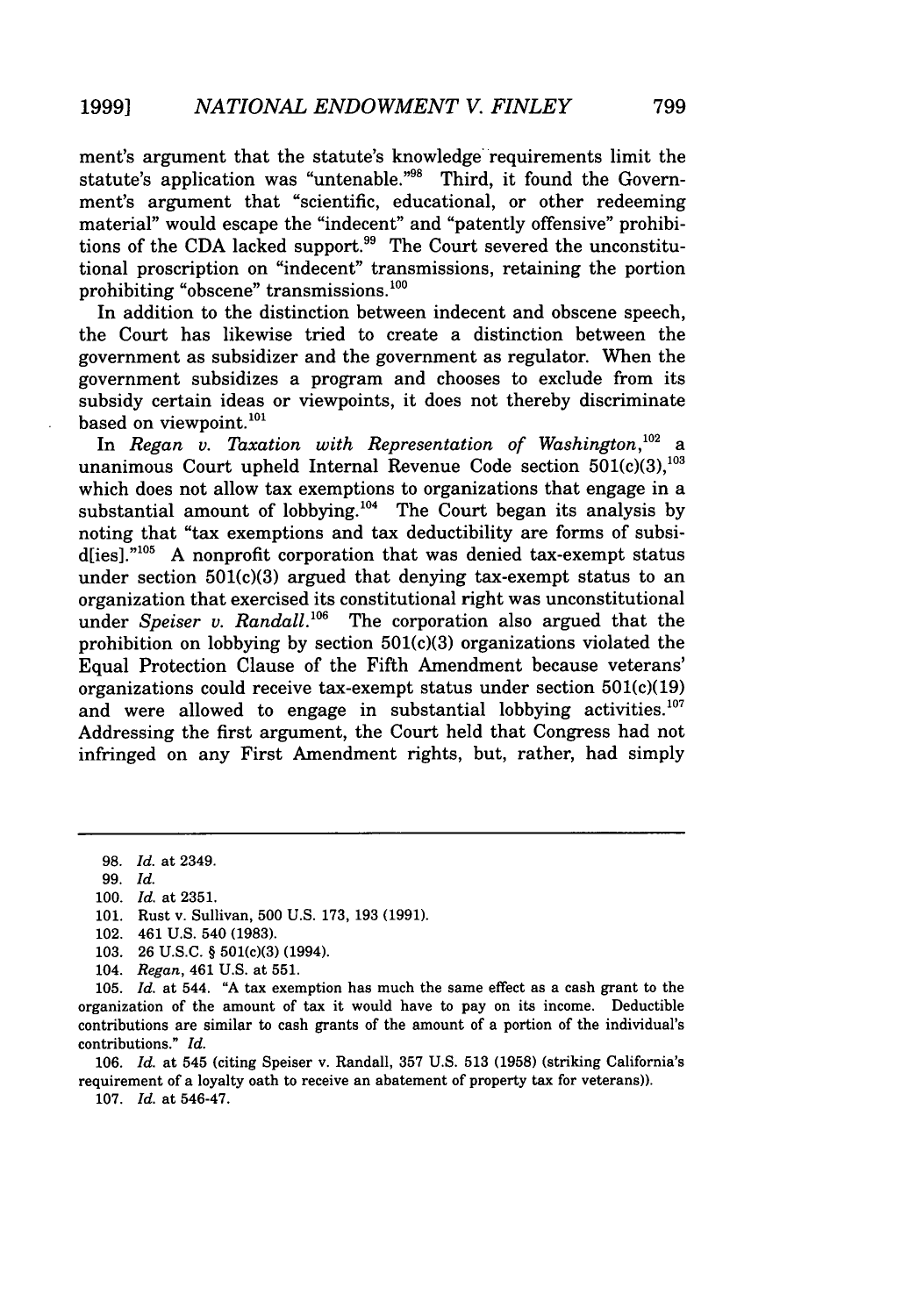refused to fund the exercise of those rights, which is constitutional. $^{108}$ With regard to the equal protection argument, the Court held that the Code did not create "any suspect classification" and, thus, refused to apply strict scrutiny to the statute.<sup>109</sup> The Court also stated that even though the corporation might not have as much money as it would like or as much as it would need to exercise its rights to the extent it wished, the Constitution "'does not confer an entitlement to such funds as may be necessary to realize all the advantages of that freedom.'"<sup>110</sup>

The Court in *FCC v. League of Women Voters of California*<sup>111</sup> held section 399 of the Public Broadcasting Act<sup>112</sup> unconstitutional for violating the First Amendment's protection of speech.<sup>113</sup> A nonprofit corporation challenged section 399's ban on editorializing by noncommercial broadcasting stations receiving funding from the Corporation for Public Broadcasting.<sup>114</sup> Noting the unique characteristics of broadcasting,<sup>115</sup> the Court applied what some scholars might term "middle scrutiny."<sup>116</sup> The Court began its analysis by stating that section 399's ban was "specifically directed at a form of speech-namely, the expression of editorial opinion-that lies at the heart of First Amendment protection"<sup>117</sup> and that the ban was content-based because "[a] wide variety of noneditorial speech... [was] plainly not prohibited." $118$ The Government argued that the ban was necessary to protect noncommercial broadcasting stations receiving federal funding from becoming merely "vehicles for government propagandizing" and to protect them from "private interest groups wishing to express their own partisan<br>viewpoints."<sup>119</sup> Looking to legislative history to address the first Looking to legislative history to address the first

111. 468 U.S. 364 (1984).

113. *League of Women Voters,* 468 U.S. at 386.

114. *Id.* at 370-71 n.7.

<sup>108.</sup> *Id.* at 545-46. **"We** again reject the 'notion that First Amendment rights are somehow not fully realized unless they are subsidized by the State.'" *Id.*

<sup>109.</sup> *Id.* at 548-49. "We have held in several contexts that a legislature's decision not to subsidize the exercise of a fundamental right does not infringe the right, and thus is not subject to strict scrutiny." *Id.*

<sup>110.</sup> *Id.* at 550 (quoting Harris v. McRae, 448 U.S. 297, 318 (1980)).

<sup>112. 47</sup> U.S.C. §§ 390-399 (1994 & Supp. II 1996).

<sup>115.</sup> *Id.* at 377 ("spectrum scarcity").

<sup>116.</sup> *Id.* at 380. The Court required the restriction to be "narrowly tailored to further a substantial government interest." *Id.*

<sup>117.</sup> *Id.*

<sup>118.</sup> *Id.* at 383.

<sup>119.</sup> *Id.* at 384-85. The Court readily dismissed the Government's second asserted interest, finding that the ban did not substantially advance that interest because stations could still broadcast their views by controlling the selection of programs and guests, and finding that the interest was sufficiently protected by, for example, the FCC's fairness doctrine. *Id.* at 396-99.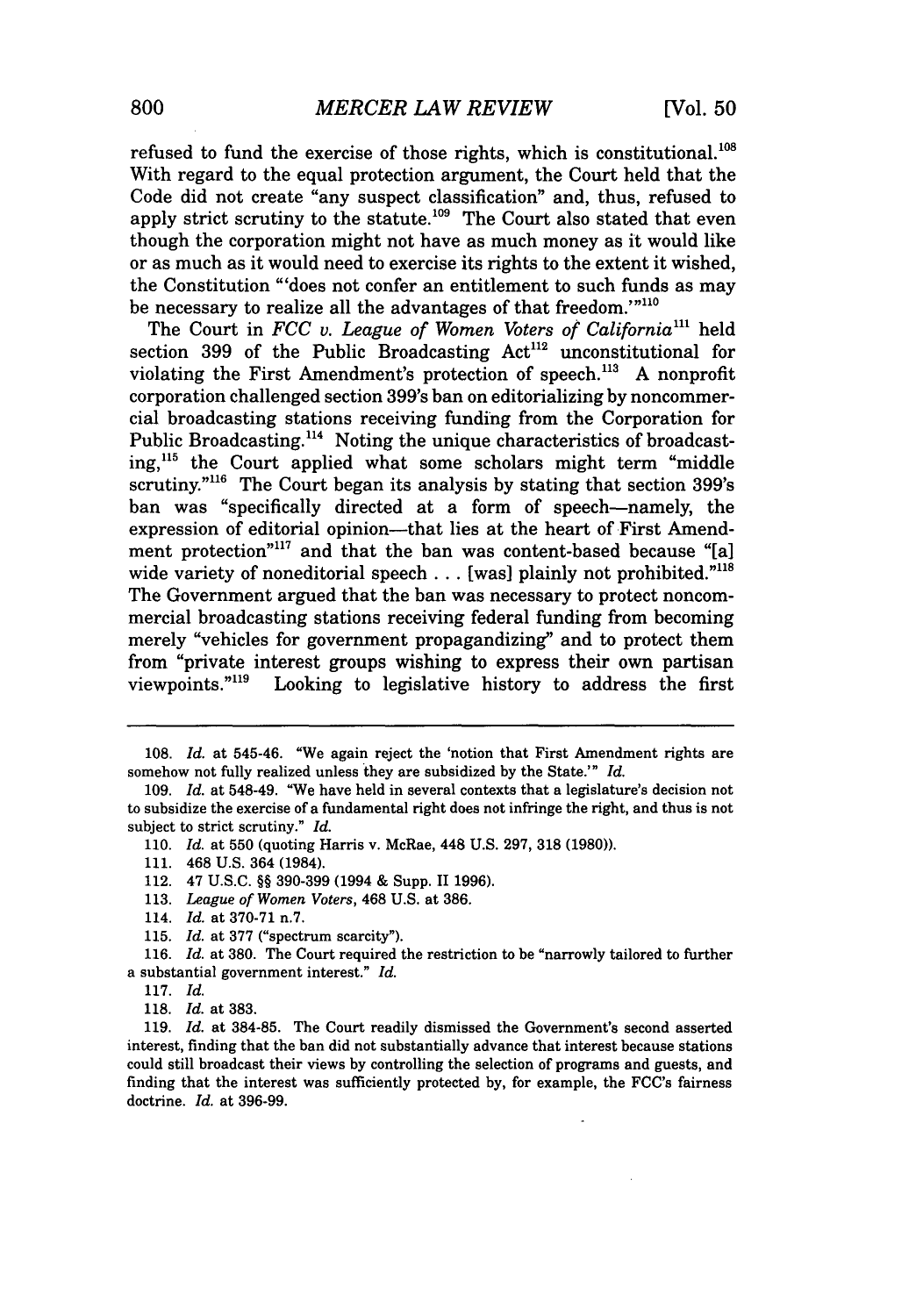purported interest, the Court noted congressional concern about noncommercial broadcasting stations "becoming forums devoted solely to programming and views that were acceptable to the Federal Government." $120$  However, continuing to examine legislative history, the Court doubted whether section **399** was intended to alleviate that concern<sup>121</sup> and found that section 399 did not substantially advance the Government's purported interest.<sup>122</sup> The Court also held that section 399's ban was not "sufficiently tailored" to the Government's interests "to justify its substantial interference with broadcaster's speech. $"^{123}$  Finding that the ban applied to many private stations as well as to those stations receiving federal funding and noting that legislative history illustrated congressional concern about influence from the federal government, the Court dismissed the Government's argument that the ban also helped to protect stations from influence by state or local governments.<sup>124</sup> Furthermore, the Court found other. less Furthermore, the Court found other, less restrictive means to satisfy the Government's interest.<sup>125</sup> Finally, the Court addressed the Government's analogy to *Regan*,<sup>126</sup> finding *Regan* distinguishable on the ground that section **399** banned all editorializing **by** stations receiving federal funding, whereas the tax in *Regan* allowed an organization "to segregate activities according to the source of its funding. $"127$ 

In *Arkansas Writers' Project, Inc. v. Ragland,12s* the Court found unconstitutional the newspaper and magazine exemptions of the Arkansas sales **tax.129** Readily dismissing the State's contention that

122. *Id.* at **388.** The interest was met, instead, **by** the "elaborate structure established **by** the Public Broadcasting Act," as well as **by** provisions in the Act prohibiting the interference **by** government entities and employees in the operation of the stations and of the Corporation. *Id.* at **388-89** (citing sections 396(c)-(g), 398(a)).

**123.** *Id.* at **392-93.** "Section **399** includes within its grip a potentially infinite variety of speech, most of which would not be related in any way to governmental affairs, political candidacies, or elections." *Id.*

124. *Id.* at 393-94.

**125.** *Id.* at **395.** Congress could require stations to air disclaimers stating that the opinions given were not representative of the federal government's views. *Id.*

**126.** 461 **U.S.** 540 **(1983).** *See* text accompanying *supra* notes 35-43.

- **127.** *League of Women Voters,* 468 **U.S.** at 400.
- **128.** 481 **U.S.** 221 **(1987).**

**129.** *Id.* at 234. Exemptions "include[d] 'gross receipts or gross proceeds derived from the sale of newspapers **. ..** and religious, professional, trade and sports journals and/or publications printed and published within [Arkansas] **...** when sold through regular subscriptions.'" *Id.* at 224 (quoting **ARK. STAT. ANN. §** 84-1904(f) (codified at ARK. **CODE ANN. §** 26-52-401(4) **(1997))** and **(j)** (codified as amended at ARK. **CODE ANN. §** 26-52-401(14) **(1997))).**

<sup>120.</sup> *Id.* at **386.**

<sup>121.</sup> *Id.* at **387.**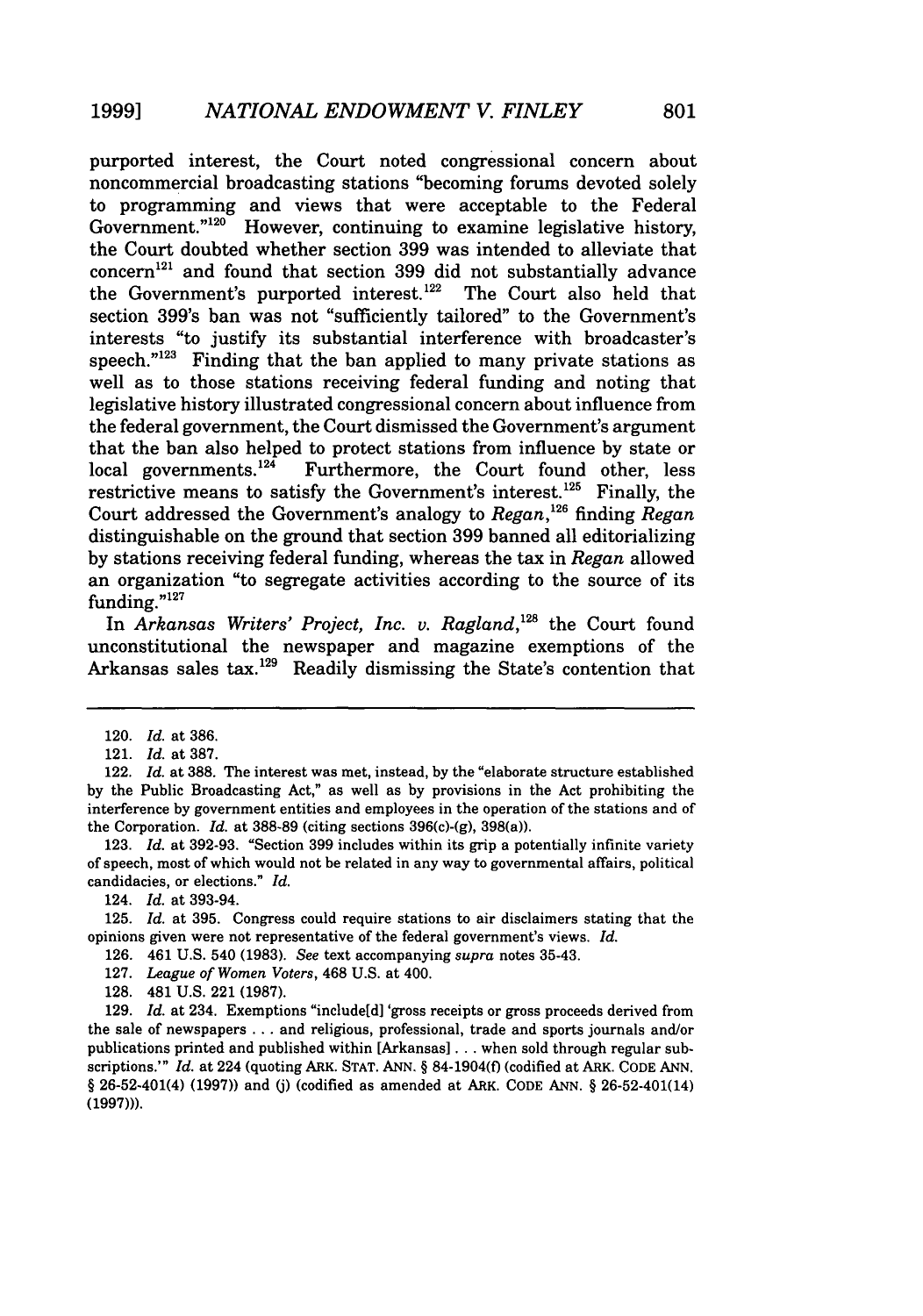the appellant lacked standing,  $130$  the Court proceeded to address the State's arguments supporting the tax scheme. The State first contended that the tax was "a generally applicable economic regulation" because it imposed a nominal tax on the receipts of sales of all tangible property. $^{131}$  The Court, on the other hand, declared the tax discriminatory because it allowed an exemption for certain types of magazines while taxing others. $132$  The Court found this selective taxation based on the content of magazines "particularly repugnant to First Amendment principles."<sup>133</sup> The State then sought to justify the tax by propounding several compelling state interests: a general state interest in raising revenue,<sup>134</sup> an interest in encouraging "fledgling" publishers,<sup>135</sup> and a need to "foster communication" in the state.<sup>136</sup> Taking the first purported interest, the Court stated that an interest in raising revenue was insufficient to support selective treatment of members of the press.<sup>137</sup> With regard to encouraging "fledgling" publishers, the Court found that the tax was not "narrowly tailored to achieve that end" because it was "both overinclusive and underinclusive."<sup>138</sup> Finally, the Court held that an interest to foster communication was not achieved by the tax because it only fostered information about "religion, sports, and professional and trade matters."139

Upholding the Department of Health and Human Services' ("HHS") regulations prohibiting the use of funds obtained under Title X of the Public Health Service Act<sup>140</sup> for abortion-related activities, the Court in *Rust v. Sullivan*<sup>141</sup> answered the petitioners' first argument by holding that the Secretary of HHS had the authority to promulgate the regulations and that his construction of the statute was permissible. $^{142}$ Petitioners, Title X grantees and doctors supervising the disbursement

- 132. *Id.* at 229. *See supra* note 126.
- 133. *Ragland,* 481 U.S. at 229.

137. *Id.*

139. *Id.*

<sup>130.</sup> *Id.* at 227.

<sup>131.</sup> *Id.* at 228-29. *See, e.g.,* Leathers v. Medlock, 499 U.S. 439 (1991) (upholding a generally applicable tax in the face of a First Amendment challenge).

<sup>134.</sup> *Id.* at 231.

<sup>135.</sup> *Id.* at 232.

<sup>136.</sup> *Id.* (quoting Tr. of Oral Arg. at 32; *Ragland* at 232 (No. 85-1370)).

<sup>138.</sup> *Id.* "[Elven the most lucrative and well-established religious, professional, trade, and sports journals do not pay sales tax. By contrast, struggling general interest magazines and struggling specialty magazines on subjects other than those specified in [the statute] are ineligible for favorable tax treatment." *Id.*

<sup>140. 42</sup> U.S.C. §§ 300 to 300a-6 (1994).

<sup>141. 500</sup> U.S. 173 (1991).

<sup>142.</sup> *Id.* at 184.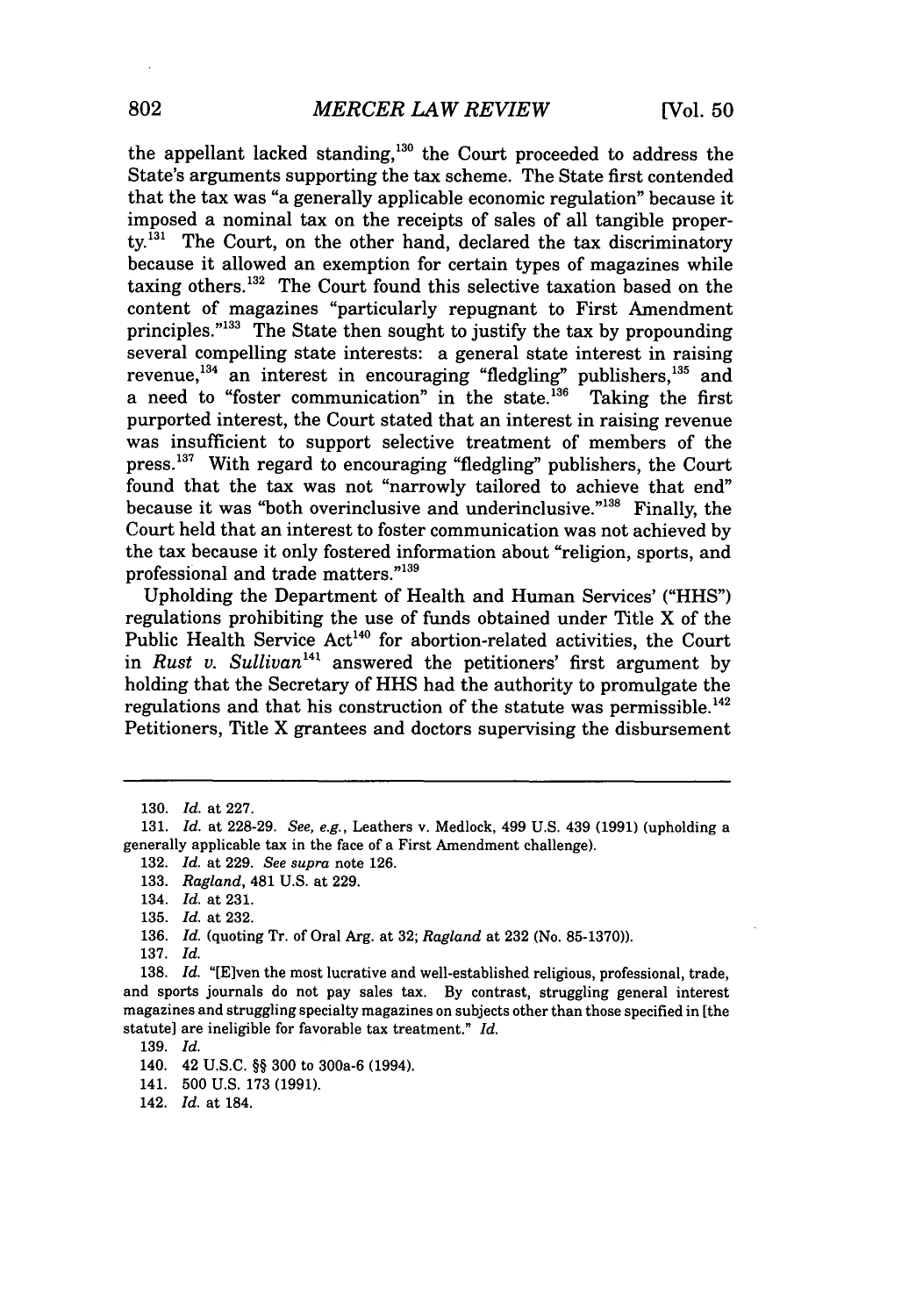of Title X funds on their own and their patients' behalf, also asserted that the regulations were impermissibly viewpoint discriminatory<br>because they prohibited recipients of Title X funds from discussing "abortion as a lawful option."<sup>143</sup> Applying *Maher v. Roe*,<sup>144</sup> the Court stated that the government was simply exercising its authority to "subsidize family planning services" and declining to "'promote or encourage abortion." $145$  The Court noted that the government has the authority to limit the scope of its programs and that the regulations were designed to enforce those limits. 46 Distinguishing *Rust* from *Arkansas Writers' Project,* the Court stated that *Rust* related to the government's refusal to fund activities outside the scope of its program and was not an attempt to "singl[e] out a disfavored group on the basis of speech content."<sup>147</sup> Likewise, noting that the government did not deny a benefit, but only ensured that funds were spent for the purpose for which they were earmarked, the Court rejected petitioners' argument that the regulations' restrictions on subsidizing abortion-related speech constituted a condition on a benefit by requiring the relinquishment of a constitutional right.148 Finally, the Court found that a Title X grantee was not prohibited from discussing abortion-related issues, but was only required to do so separately from activities receiving federal funding. **149**

#### III. THE COURT'S RATIONALE

In *Finley,* the Court held constitutional the decency and respect criteria contained in the 1990 Amendment to the National Foundation on the Arts and Humanities Act ("Act") of 1965.<sup>150</sup> The Court deter-

<sup>143.</sup> *Id.* at 192.

<sup>144. 432</sup> U.S. 464 (1977) (holding constitutional Connecticut's policy of funding childbirth but not nontherapeutic abortions for indigent women).

<sup>145.</sup> *Rust,* 500 U.S. at 193-94. "To hold that the Government unconstitutionally discriminates on the basis of viewpoint when it chooses to fund a program dedicated to advance certain permissible goals, because the program in advancing those goals necessarily discourages alternative goals, would render numerous Government programs constitutionally suspect." *Id.* at 194.

<sup>146.</sup> *Id.* at 193-94. "[When the Government appropriates public funds to establish a program it is entitled to define the limits of that program." *Id.* at 194.

<sup>147.</sup> *Id.* at 194.

<sup>148.</sup> *Id.* at 196. "The condition that federal funds will be used only to further the purposes of a grant does not violate constitutional rights." *Id.* at 198.

<sup>149.</sup> *Id.* at 198.

<sup>150.</sup> *Finley,* 118 S. Ct. at 2172.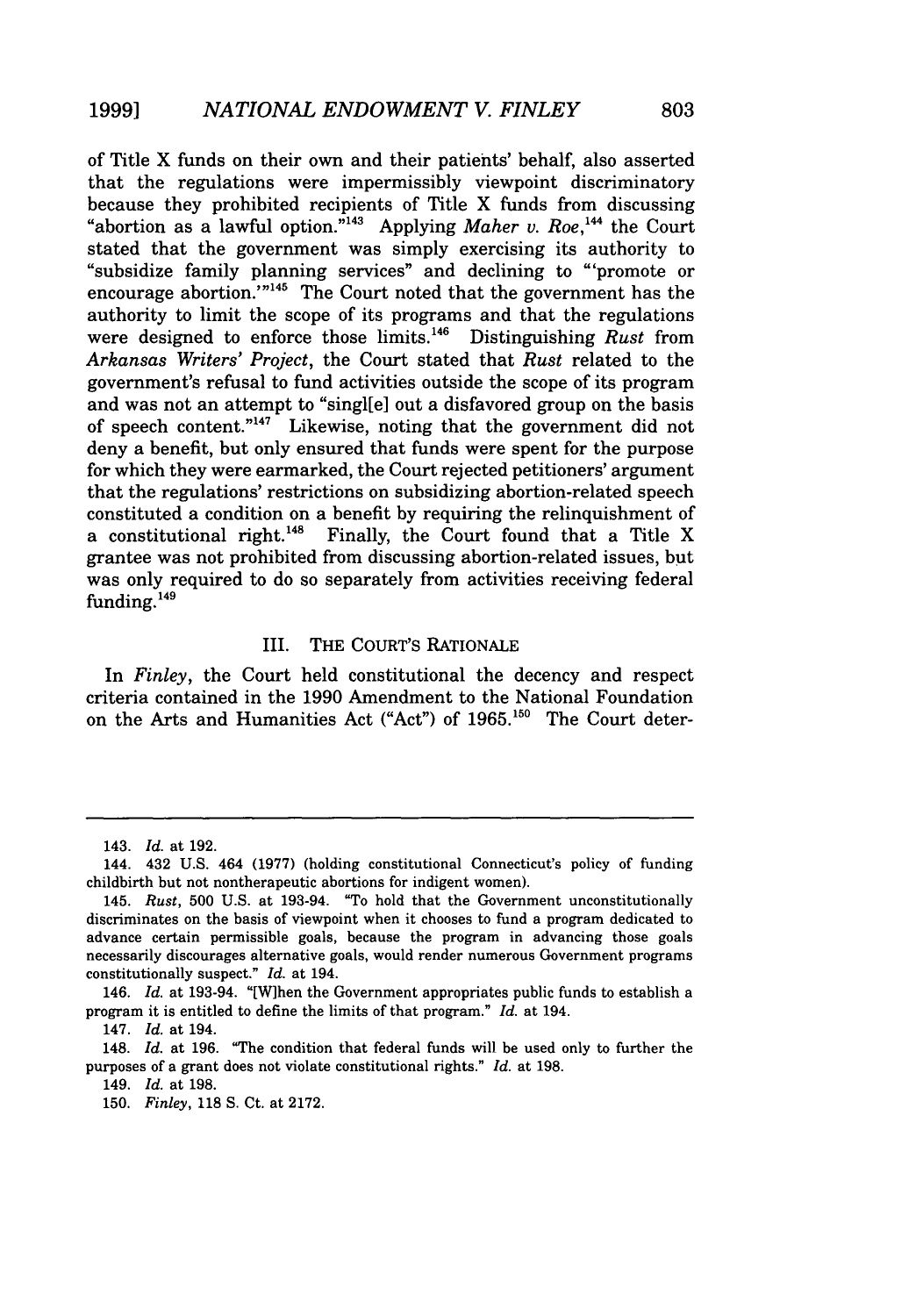mined that the Amendment was facially valid because it was neither viewpoint discriminatory nor void for vagueness. <sup>151</sup>

After setting forth the heavy burden that respondents (plaintiffs below) had to carry in order to have the Amendment declared facially unconstitutional, $^{152}$  the Court began its analysis by answering respondents' contention that the criteria required the NEA to deny funding based on viewpoint discrimination.<sup>153</sup> The Court held that the criteria did not constitute viewpoint discrimination.<sup>154</sup> First, the criteria were merely advisory, as evidenced by the plain language of the statute, 155 its legislative history,<sup>156</sup> and the aim of the Amendment.<sup>157</sup> Second, the Court distinguished *R.A.V* on the grounds that it related to a statute carrying criminal penalties and that the statute had the effect of suppressing views on disfavored topics; whereas, the Amendment at issue did not silence speech because it did not pose an express threat of censorship.<sup>158</sup> The Court also noted that because the criteria were subjective and, thus, susceptible to a myriad of interpretations, they did not represent viewpoint discrimination.<sup>159</sup> Citing permissible applications of the criteria<sup>160</sup> and noting that these applications "would not alone be sufficient to sustain the statute against ... First Amendment challenge[s]," the Court nevertheless refused to find viewpoint discrimination because of the limited resources of the NEA, which require it to be highly selective.<sup>161</sup>

Applying *Rosenberger,* the Court stated that although the two cases were similar in that they both related to scarce resources, the similarity ended there.<sup>162</sup> Unlike the University's policy of paying publication costs for all journals except those manifesting a religious viewpoint, the NEA's grant process is competitive and "does not indiscriminately

153. *Id.*

155. 20 U.S.C. § 954(d)(1) ("taking into consideration").

158. *Id.*

159. *Id.* at 2176-77.

160. *Id.* at 2177. For example, the decency criterion is often used in educational programs. *Id.*

161. *Id.* at 2177-78.

162. *Id.* at 2178.

<sup>151.</sup> *Id.* at 2179-80.

<sup>152.</sup> *Id.* at 2175. "To prevail, respondents must demonstrate a substantial risk that application of the provision will lead to the suppression of speech." *Id.*

<sup>154.</sup> *Id.* at 2176.

<sup>156.</sup> *Finley,* 118 S. Ct. at 2176. The Amendment was a result of a bi-partisan counter to proposed amendments that would have eviscerated the NEA or its grant-making authority. *Id.*

<sup>157.</sup> *Id.* The Court stated that the Amendment's aim was to reform selection procedures and not to preclude speech. *Id.*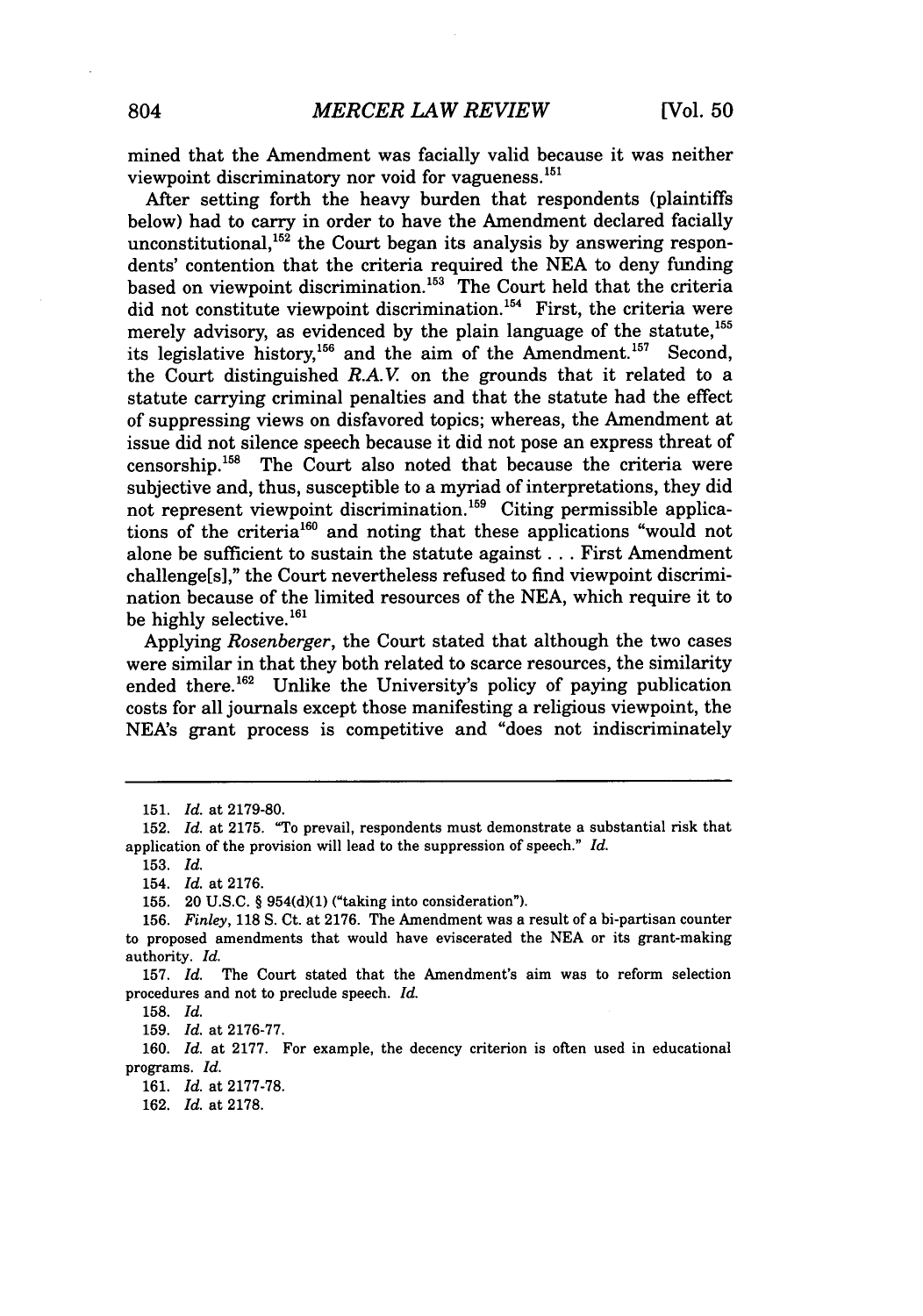'encourage a diversity of views from private speakers.' $n_{163}$  Additionally, the Act's "artistic excellence" criterion, which is "inherently content based," differs from the University's criterion that the journals be "'related to the educational purpose of the University. $164$ 

After stating that it was not confronted with an "as-applied" constitutional challenge and that the case would have been different if the criteria were used to suppress a disfavored view,<sup>165</sup> the Court next distinguished between the government's using "impermissible" criteria in regulating speech and in subsidizing speech.<sup>166</sup> Citing *Regan*, the Court stated that Congress has "wide latitude to set spending priorities."<sup>167</sup> In an analogy to *Rust*, the Court held that Congress had In an analogy to *Rust*, the Court held that Congress had simply chosen to fund one program but was not required to fund an alternative one and that Congress's choice did not constitute viewpoint discrimination.<sup>168</sup>

Finally, the Court addressed whether the Amendment was void for vagueness.<sup>169</sup> Conceding that the terms of the criteria were vague and might not be acceptable in "a criminal statute or regulatory scheme," the Court declared that the criteria were not unconstitutionally vague in the Amendment.<sup>170</sup> The Court noted that although the vagueness of the terms may cause artists to "conform their speech" to that which may be more acceptable to the NEA in order to acquire funding, Congress is not constitutionally required to be precise when it acts "as patron rather than as sovereign."<sup>171</sup> Furthermore, the Court held that if the Amendment were declared vague and struck for being unconstitutionally so, then all other government programs subsidizing scholarships and grants and employing similar criteria would be unconstitutional as well. $^{172}$ 

In a concurring opinion, Justice Scalia, joined by Justice Thomas, first stated that the majority ignored the plain language of the statute when it agreed with the NEA that the Amendment is simply advisory.<sup>173</sup> The Amendment reads that "the Chairperson 'shall ensure"' that the criteria are taken into consideration in the award of grants; thus, the

- 163. *Id.* (quoting *Rosenberger,* 515 U.S. at 834).
- 164. *Id.* (quoting *Rosenberger,* 515 U.S. at 824).
- 165. *Id.* at 2178.
- 166. *Id.* at 2179.
- 167. *Id.*
- 168. *Id.*
- 169. *Id.*
- 170. *Id.* at 2179-80.
- 171. *Id.* at 2179.
- 172. *Id.* at 2179-80.
- 173. *Id.* at 2180 (Scalia, J., concurring).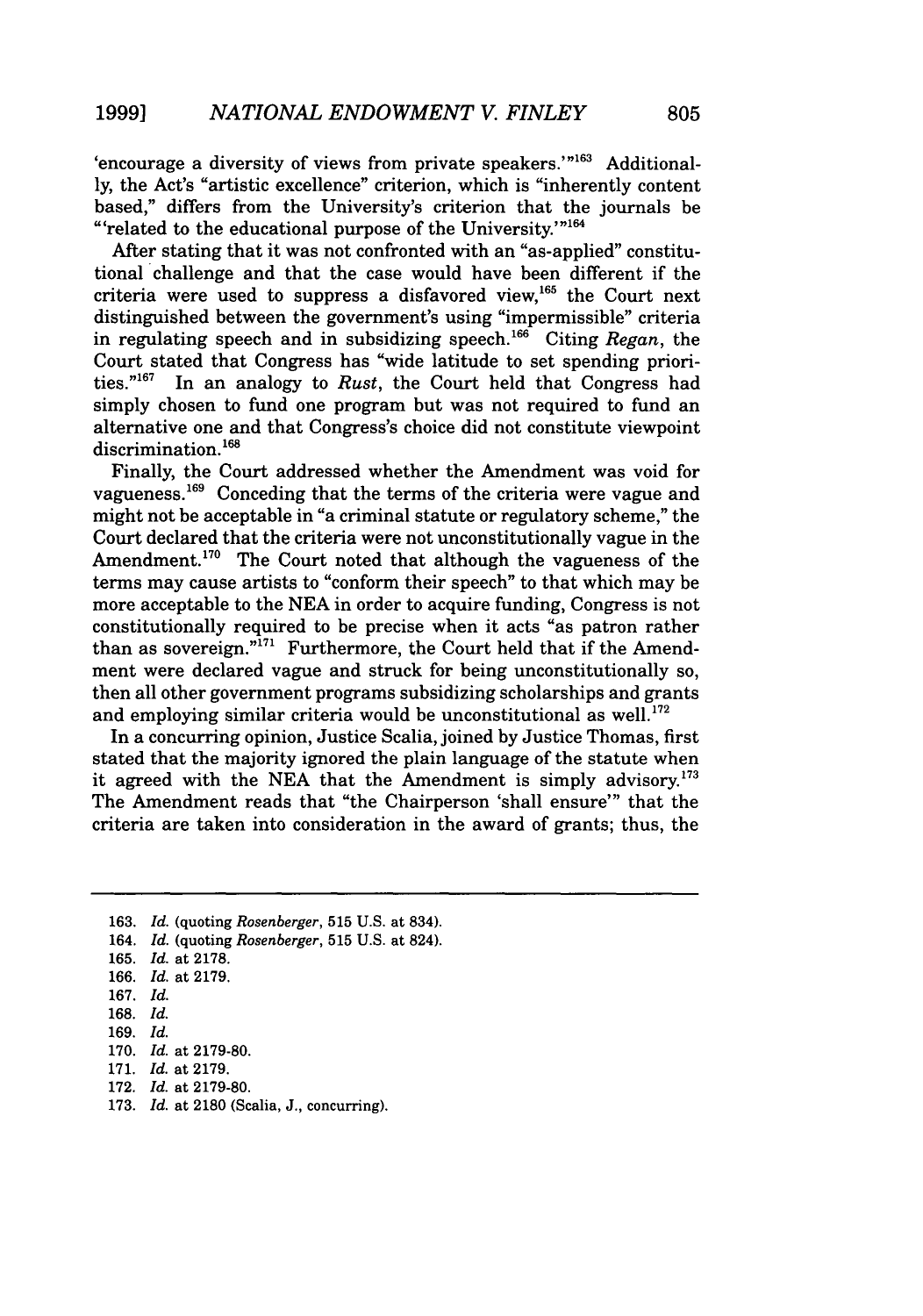criteria must always be considered.<sup>174</sup> Scalia further wrote that the Amendment is constitutional because it does not abridge speech; rather, it only inhibits the funding of certain types of speech.<sup>175</sup> Like the majority, Scalia also noted that nearly all congressional funding<br>legislation is discriminatory but is still constitutional <sup>176</sup> However. legislation is discriminatory but is still constitutional.<sup>176</sup> unlike the majority, he stated that neither the First Amendment nor the void for vagueness doctrine applies to the government's funding of speech. **<sup>171</sup>**

Justice Souter dissented, stating that the decency and respect criteria mandate viewpoint-based discrimination, which is unconstitutional under the First Amendment, by requiring "conformity with mainstream mores," thereby excluding the expression of mores outside the mainstream.<sup>178</sup> He also stated that the NEA's interpretation of the statute, allowing compliance with the statute by having diverse values and backgrounds represented by the membership of the advisory panels, was incorrect.<sup>179</sup> The plain language of the statute and legislative history supported the reading that the "decency and respect" criteria were not an optional consideration but a mandatory one, and having diverse panels did not fulfill that mandate.<sup>180</sup> Additionally, the NEA's reading would have rendered superfluous section 959(c), which requires diverse panels.<sup>181</sup> Justice Souter also noted that the majority's statement that the Amendment does not preclude awarding funds to applicants who did not meet the criteria was inaccurate because this type of occurrence had been the catalyst for the Amendment.<sup>182</sup> He determined that the First Amendment applies the same even when the government is acting as a patron of the arts so that Congress may still not promote one viewpoint at the expense of another.<sup>183</sup> Justice Souter stated that the overbreadth doctrine, which strikes a statute if even one of its applications is impermissible, should be applied because the criteria have the effect of "'chill[ing] . . . individual thought and expression.'"<sup>184</sup> Fear of denial of an application will cause some artists to alter their work in order to

<sup>174.</sup> *Id.* at 2180-81. 175. *Id.* at 2182. 176. *Id.* at 2183. 177. *Id.* at 2184. 178. *Id.* at 2187 (Souter, J., dissenting). 179. *Id.* at 2188. 180. *Id.* at 2188-89. 181. *Id.* at 2189. 182. *Id.* 183. *Id.* at 2191.

<sup>184.</sup> *Id.* at 2195 (quoting *Rosenberger,* 515 U.S. at 835).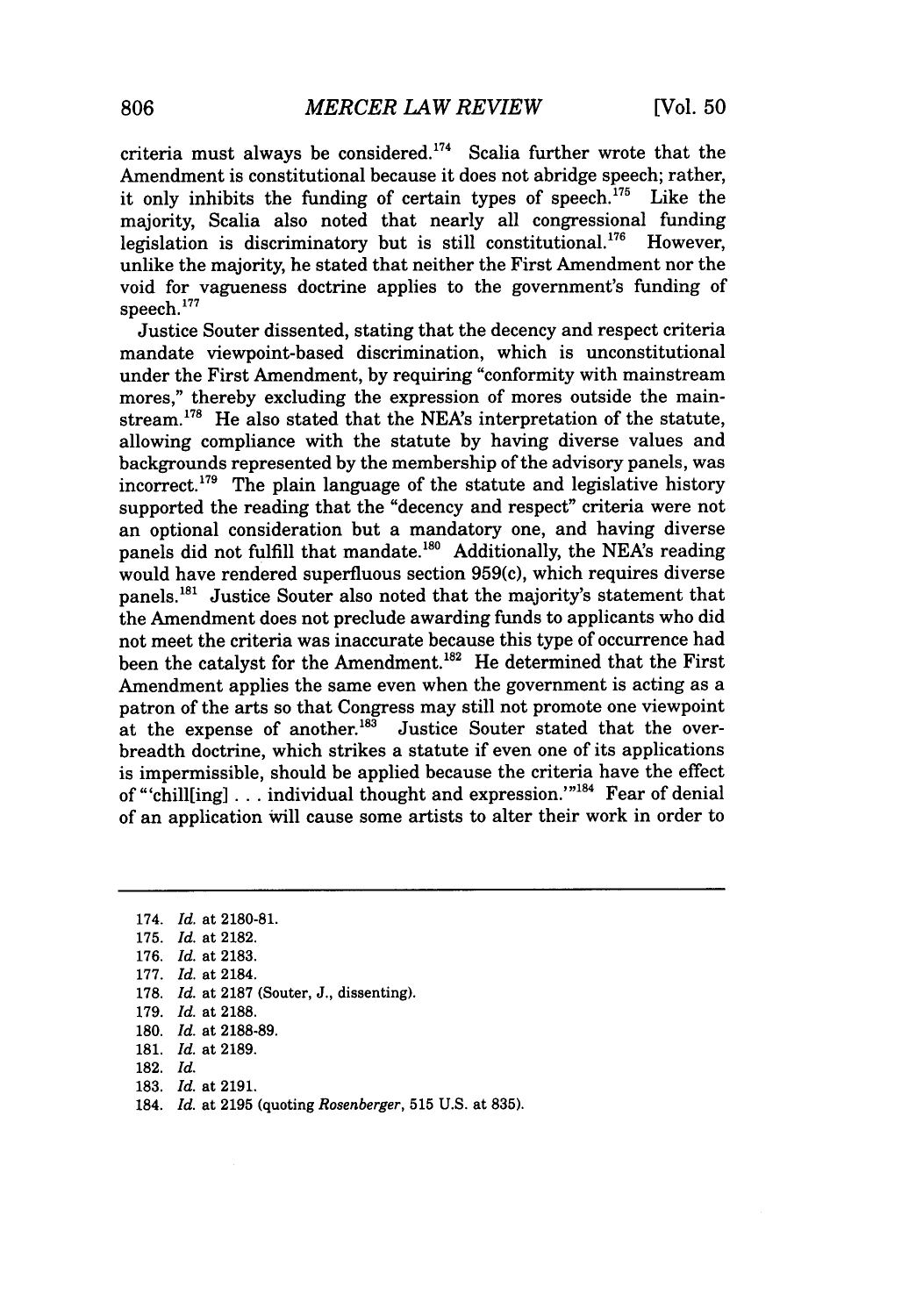meet the criteria or will cause them to forego seeking funding from the  $NEA.<sup>185</sup>$ 

#### IV. IMPLICATIONS

The NEA plays a prominent role in the art world. Before its funding was recently reduced, the NEA had granted sixty percent of the applications it had received. $186$  Even after the recent cutbacks, the NEA is still "the largest single source of national leadership and support for the arts in America."<sup>187</sup> Additionally, NEA funding acts as a "major catalyst" for private funding of the arts.<sup>188</sup>

As a result, the NEA's denial of funding has significant ramifications. For the art world, receiving NEA funding is the equivalent of receiving the Nobel Peace Prize,<sup>189</sup> and when an applicant is denied funding by the NEA, that artist's ability to receive private funding is significantly reduced.<sup>190</sup> Because private funding groups tend to be rather conservative,<sup>191</sup> art that is deemed "indecent" or "disrespectful" and is denied NEA funding because it challenges traditionally-held ideas or viewpoints is much less likely to receive private funds.

Because the NEA looks at all of an artist's work, including prior work, in deciding whether to award funding, artists will be forced to conform work produced with private funds to that which the NEA is more likely to deem decent and respectful.<sup>192</sup> Thus, the criteria not only have the effect of chilling creative expression that might shake the status quo, but also "invite mediocrity, blandness, and homogenization."<sup>193</sup> That fact is compounded by the amount of influence the NEA possesses in the art

<sup>185.</sup> *Id.* at 2195.

<sup>186.</sup> Brief for Respondents at 3, NEA v. Finley, 118 S. Ct. 2168 (1998) (No. 97-371).

<sup>187.</sup> Brief of Twenty-Six Arts, Broadcast, Library, Museum and Publishing Amici Curiae in Favor of Respondents at 15, *Finley* (No. 97-371).

<sup>188.</sup> Brief for Respondents at 9, *Finley* (No. 97-371). In 1993, NEA grants of approximately "\$120 million generated matching funds estimated at \$1.1 billion." *Id.*

<sup>189.</sup> Brief Amicus curiae for the Rockefeller Foundation in Support of Respondents at 6, *Finley* (No. 97-371). "NEA awards confer an imprimatur of quality on an artist or organization, significantly improving the grantee's chances of securing outside funding in the future." *Id.*

<sup>190.</sup> Brief for Respondents at 9, *Finley* (No. 97-371).

<sup>191.</sup> Brief Amicus Curiae of Volunteer Lawyers of the Arts and Various Arts Organizations in Support of Respondents at 18 n.9, *Finley* (No. 97-371).

<sup>192.</sup> Brief for Respondents at 48, *Finley* (No. 97-371). "Any artist, curator, theater producer, or publisher who thinks she might apply for an NEA grant in the future will be chilled in the art that she creates today, for fear that an NEA official's judgment that it is 'indecent' or 'disrespectful' will count against her later." *Id.*

<sup>193.</sup> Brief Amicus Curiae of Volunteer Lawyers for the Arts and Various Arts Organizations in Support of Respondents at 20, *Finley* (No. 97-371).